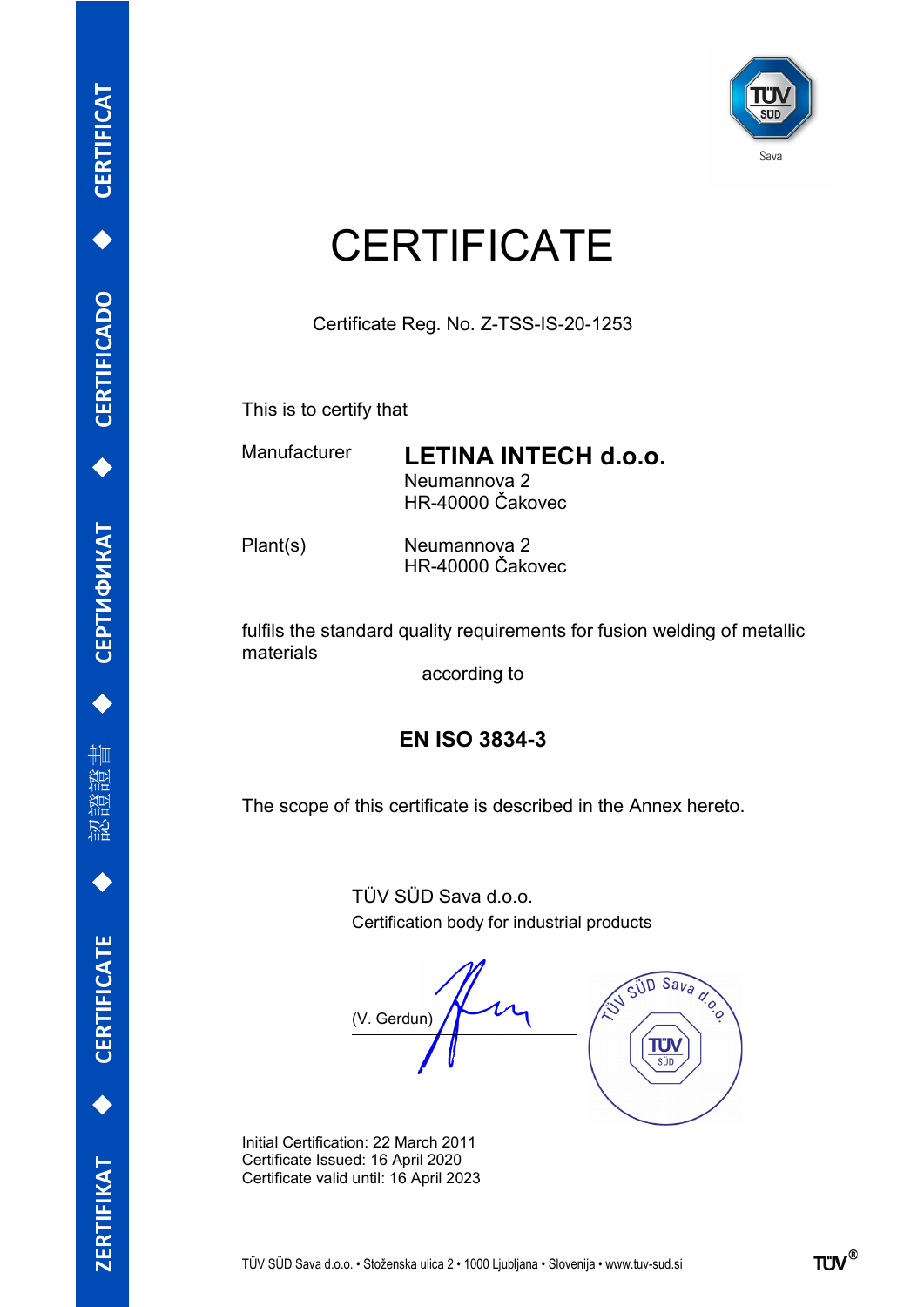Annex to the certificate Reg. No. Z-TSS-IS-20-1253



Page 1 of 2

The following range is certified according to EN ISO 3834-3:

| <b>Scope of application</b>                                               | Pressure vessel for sparkling wine and beer<br>Tank containers for wine and dairy food industries<br>Stirred vessel for wine, filter equipment and mini breweries<br>Stainless steel tanks for the firefighting helicopters |
|---------------------------------------------------------------------------|-----------------------------------------------------------------------------------------------------------------------------------------------------------------------------------------------------------------------------|
| <b>Base material(s)</b><br>(Group(s) according to EN ISO/TR<br>15608)     | 8.1                                                                                                                                                                                                                         |
| <b>Dimensions of items</b>                                                | thickness up to 15 mm $/$ $\varnothing$ up to 4300 mm $/$ length up to 10 m $/$<br>weight up to 10 t                                                                                                                        |
| <b>Welding processes</b><br>(Process numbers according to EN<br>ISO 4063) | 135 MAG welding with solid wire electrode<br>141 TIG welding with solid filler material (wire/rod)                                                                                                                          |
| <b>Welding supervisor</b>                                                 | Mr Davor Šupljika (IWE)                                                                                                                                                                                                     |
| Deputy                                                                    | Mr Radovan Črnčec (welder)                                                                                                                                                                                                  |
| <b>Personnel for non-</b><br>destructive testing                          |                                                                                                                                                                                                                             |
| Responsible                                                               | Mr Davor Šupljika                                                                                                                                                                                                           |
| Deputy                                                                    | Mr Romeo Panić                                                                                                                                                                                                              |

All other relevant data are detailed in our report No. R-TSS-IS-20-02-1253-001. The general provisions for the validity of the certificate are listed on the next page.

Remarks: None